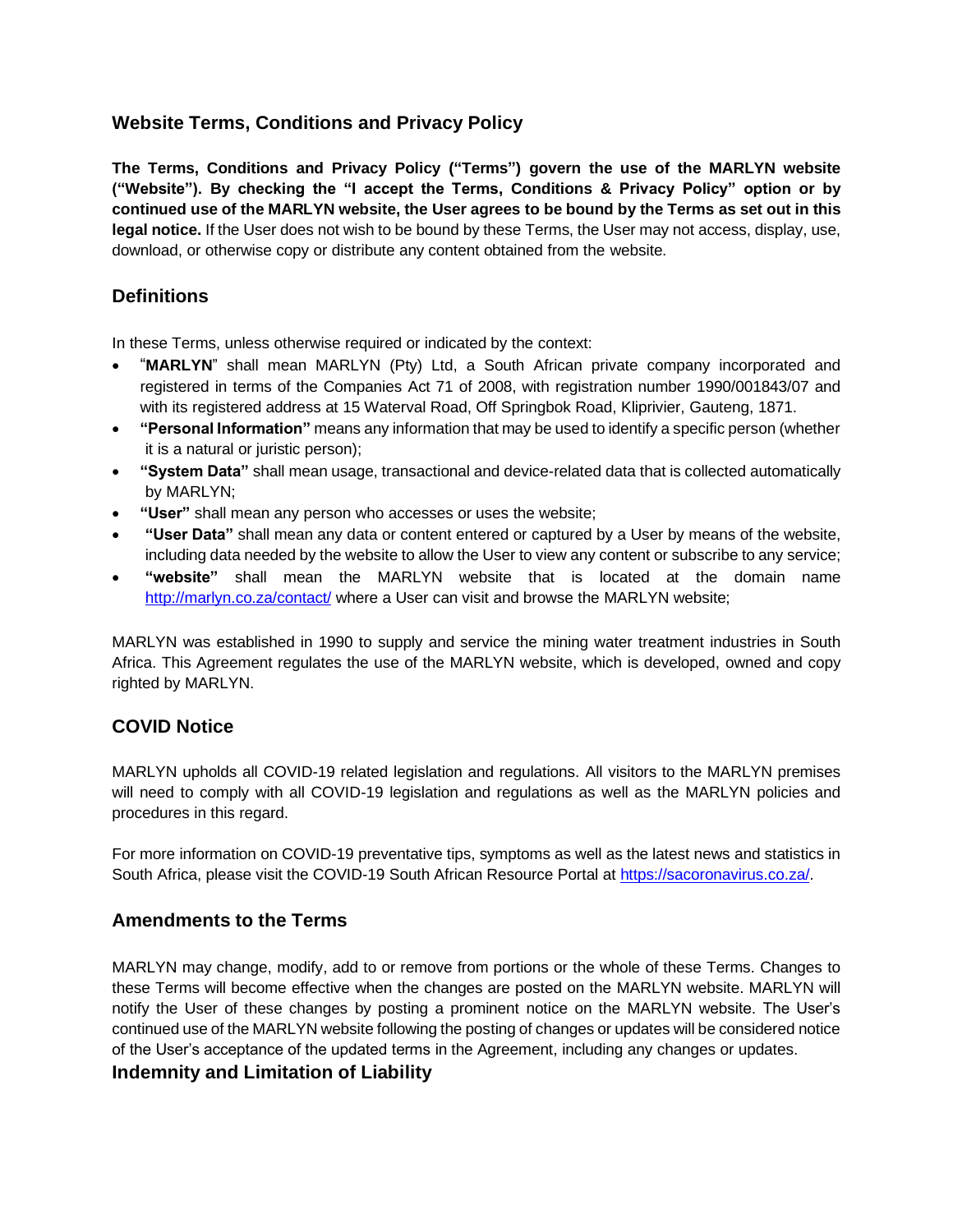Subject to the Privacy Policy, contained herein, the MARLYN website and all content on the MARLYN website, are provided on an "as is" basis, and may include inaccuracies or typographical errors and MARLYN, its suppliers, employees, directors, partners, affiliates and agents will not be liable for any damage, or loss or liability of any nature incurred by whoever as a result of any action or omission. MARLYN makes no warranty or representation as to the availability, accuracy or completeness of the content, or any third-party content accessible via an internet link.

None of the content, including any information or articles published pertaining to specific aspects of the business of MARLYN, must be construed as advice in respect of such aspect. Neither MARLYN, its suppliers, employees, directors, partners, affiliates, nor any of the aforementioned parties' agents can be held liable for any damages, of whatsoever nature, due to such action by any User.

Neither MARLYN nor any holding company, affiliate, agent, subsidiary of MARLYN or owners, will be held responsible for any damage of any kind, related to the use of, or the inability to access or use the content or the MARLYN website or any functionality, or of any linked website to the extent permissible by law.

The User acknowledges and agrees that the Terms are entered into between the User and MARLYN and does not govern the relationship between the User and any third party.

# **Complaints and Disputes**

Users can file complaints by means of the "contact us" tab on the MARLYN Website. Currently, MARLYN does not subscribe to any alternative dispute resolution code or mechanism and a User may approach the courts should the dispute or complaint not be resolved.

## **Disclaimers**

The User's use of the MARLYN website is dependent on factors beyond MARLYN control, such as the User's network coverage or network availability as well as or their device's proficiency and/or capacity.

MARLYN is not liable for any loss or damages the User may suffer if a factor beyond MARLYN control arises and you cannot access the MARLYN website.

MARLYN nor any holding company, affiliate, agent, or subsidiary thereof are responsible for any loss or damages related to User's use of the MARLYN website or any Intellectual Property flowing from their use. This includes, without limitation, any damage, or loss or liability of any nature incurred by whoever as a result of any action or omission.

MARLYN is not responsible for any loss or damage where:

- An unauthorised third party discovers and or utilises the User 's access codes;
- Any technical interruption, malfunction, downtime or other failure that affects the MARLYN website, a third-party system or any part of any database for any reason;
- Any Personal Information or other data is directly or indirectly lost or damaged because of technical problems, power failures, unlawful acts (such as data theft), any program or virus, the User's own negligence; or any other reason flowing from the use of the MARLYN website;
- Any event that MARLYN has no control over.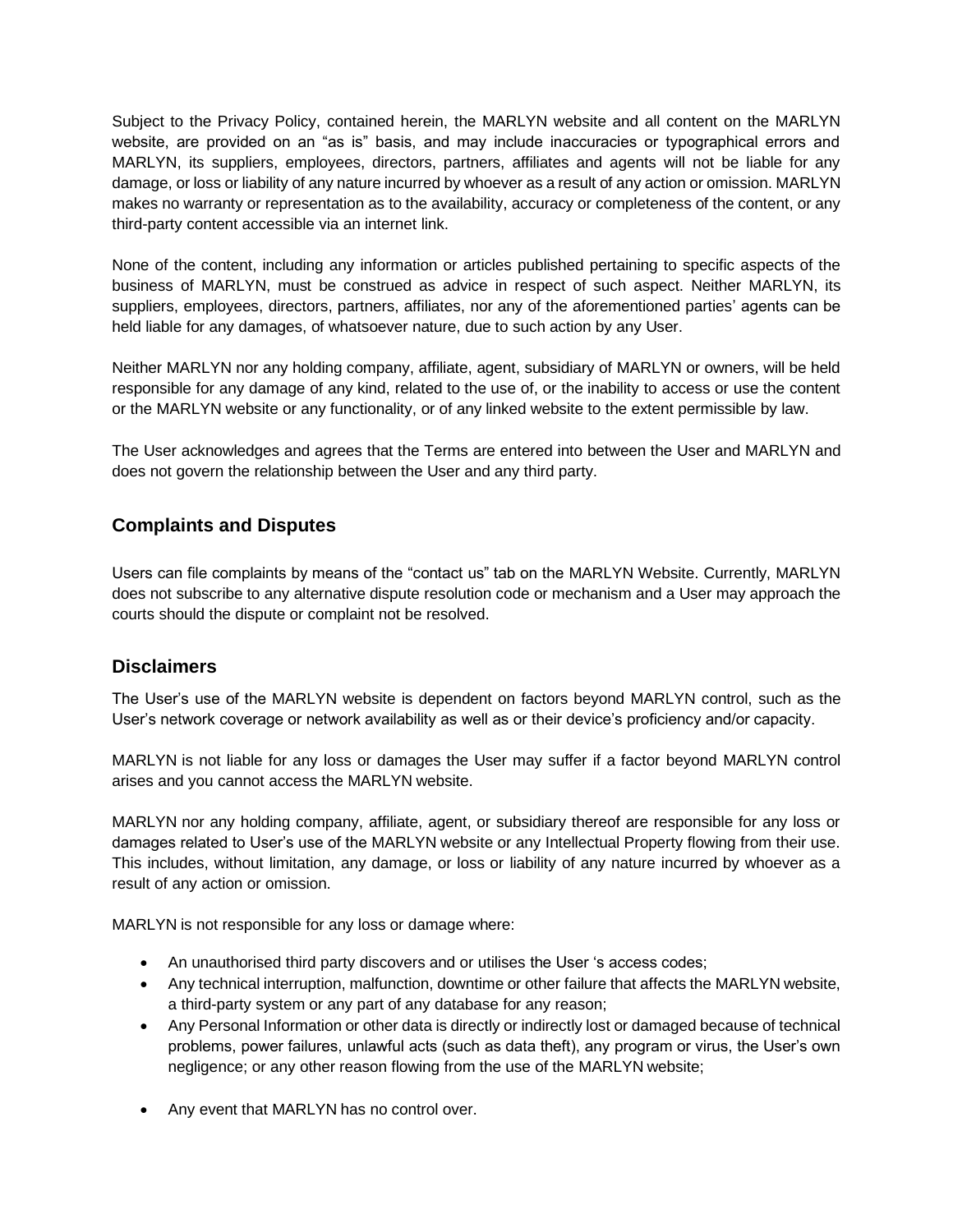# **COPYRIGHT AND INTELLECTUAL PROPERTY**

"*Intellectual Property*" shall mean with limitation, all inventions, specifications, patents, designs, trademarks, service marks, trade names and all goodwill associated with the foregoing; copyright and copyrightable works, including, but not limited to, all copyright in any logos, devices, designs, multimedia works and computer software programs (in both source and object code form, and including any programmers' or developers' notes, flow charts, memoranda and design documents); rights protecting goodwill and reputation; proprietary material, know-how, ideas, concepts, trade secrets, methods, techniques, graphics; schematics; marketing; sales and user data; domain names and URLs; databases and rights in databases, confidential information and all other intellectual property rights and rights of a similar character whether registered or capable of registration, rights in the nature of any of the above items whether registered or unregistered in any country or jurisdiction and all applications and rights to apply for protection of any of the same.

Content displayed on the website is provided by MARLYN its affiliates or subsidiary, or any other third-party owners of the content ("Content"). All the proprietary works, and the compilation of the proprietary works, belong to the Provider, its affiliates or subsidiary, or any third-party owners of the rights ("Owners"), and the Content is protected by South African and international copyright laws.

MARLYN may make any changes to the website, the Content, or to products or services offered through the website at any time and without notice to the User. All rights in and to the Content is reserved and retained by the Owners. Except as specified in the Terms, the User is not granted a license or any other right including under Copyright, Trademark, Patent or other Intellectual Property Rights in or to the Content.

Certain content available on the MARLYN website may include content that belongs to third parties. MARLYN may provide links to third-party websites, as a convenience to the User.

User agrees that MARLYN is not liable for any of the following:

- The content or the accuracy of any such content belonging to third parties, including, but not limited to any merchants, featured on the MARLYN website;
- Any content featured on the third-party websites that are accessed through the links found on the MARLYN website.

The User acknowledges that:

- They will not make any representations that they have any rights of any nature in any present and/or future Intellectual Property belonging to MARLYN and/or any third parties featured on the MARLYN website;
- They will not use MARLYN and/or any third-party Intellectual Property that is featured on the present MARLYN Website present and/or future Intellectual Property in any manner whatsoever or any other Intellectual Property which is identical, similar and/or confusingly similar thereto in any other country;
- They will not do, or omit to do, or cause to be done any act or thing which would be expected to weaken, damage, be detrimental to or in any way impair or tend to impair MARLYN goodwill; and

They will not use, register or attempt to register as trade names, corporate names, business names, logos, domain names, meta-tags, meta descriptors, electronic mail (email) addresses, server names, or search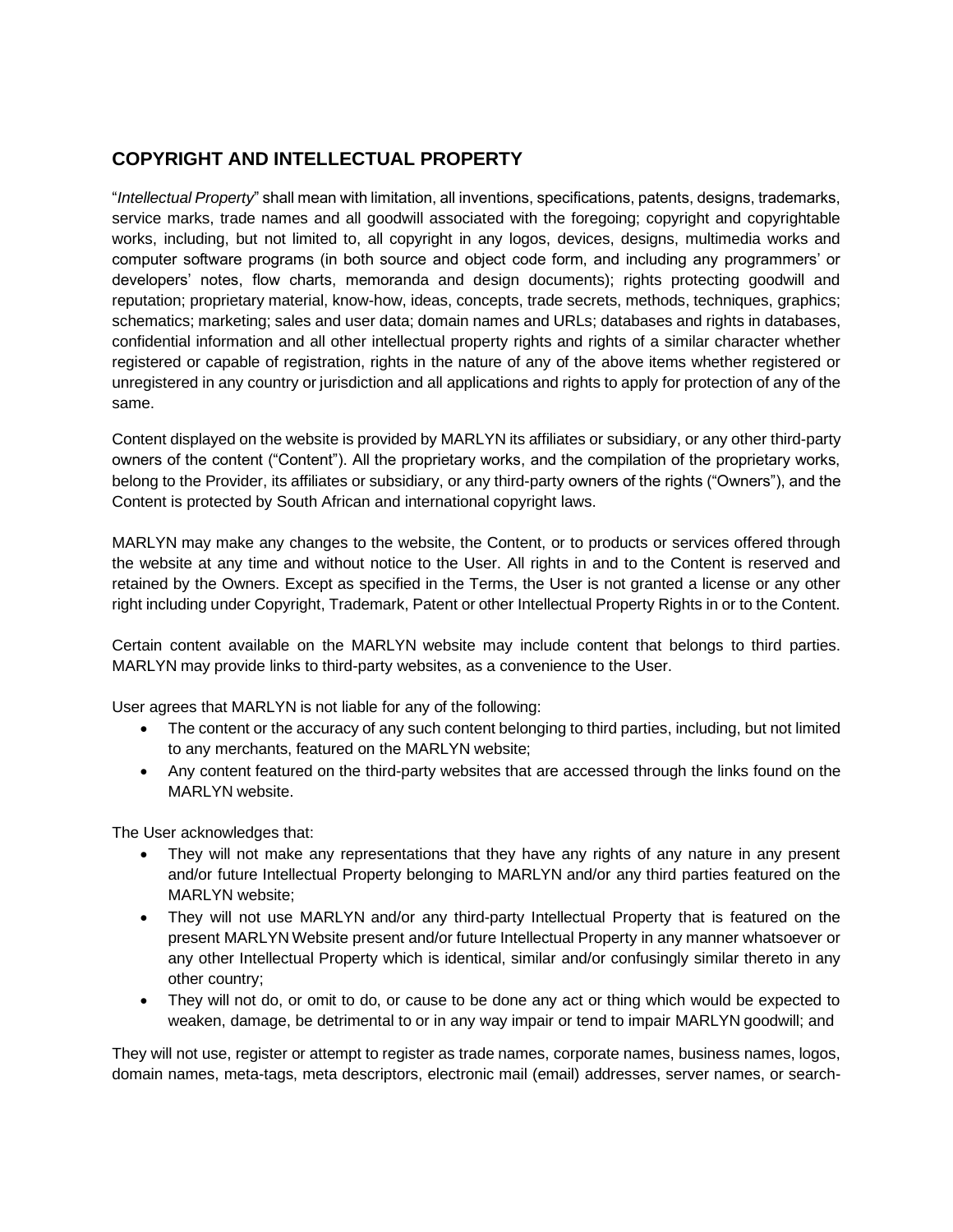engine markers or anything that is identical to, contained in whole or in part, or is otherwise similar to MARLYN present and/or future Intellectual Property in any country.

The User indemnifies MARLYN against all actions, claims, costs, demands, expenses and other liabilities suffered or incurred by us as a result of any third-party claims initiated and/or instituted against MARLYN relating to the User 's unauthorised use of the MARLYN website, the content thereon and/or any other Intellectual Property and Intellectual Property Rights flowing from the foregoing.

Any breach of the terms under this clause entitles MARLYN in addition to their normal common law remedies, to take legal action without prior notice to the User and the User agrees to reimburse the costs associated with such legal action to MARLYN.

#### **Availability of the Service**

Standard data costs will be charged when a User utilises the MARLYN website. These costs are charged by the User's mobile network operator or internet service provider, and MARLYN will in no way be held liable for any claim arising from these data costs including any claims of heightened data usage. Any questions related to a User's data costs must be referred to their individual mobile network operator or internet service provider.

The MARLYN website service may be interrupted for the one or more of following reasons, including but not limited to maintenance, repairs, upgrades, or network or equipment failures. MARLYN may discontinue some or all of our services, including certain features and the support for certain devices and platforms, at any time.

Events beyond the control of MARLYN may affect the services offered. Such events may include events of *force majeure*.

#### **Breach**

MARLYN may suspend or disconnect the User from using the MARLYN website if they are in breach of a clause as contained in this Agreement and do not remedy the breach within 5 (five) days after MARLYN has requested them to do so. MARLYN may still take other steps available to them, including applying to a court for an urgent interdict against the User.

#### **User Feedback**

Feedback provided by the User to MARLYN about any aspect or feature of the MARLYN website may be used by MARLYN without any obligation to the User.

#### **Jurisdiction**

The MARLYN website is controlled, operated and administered by MARLYN from its offices within the Republic of South Africa.

Any agreement or dispute will be governed by the laws of the Republic of South Africa, and the User consents to the jurisdiction of the Gauteng High Court in the event of any dispute.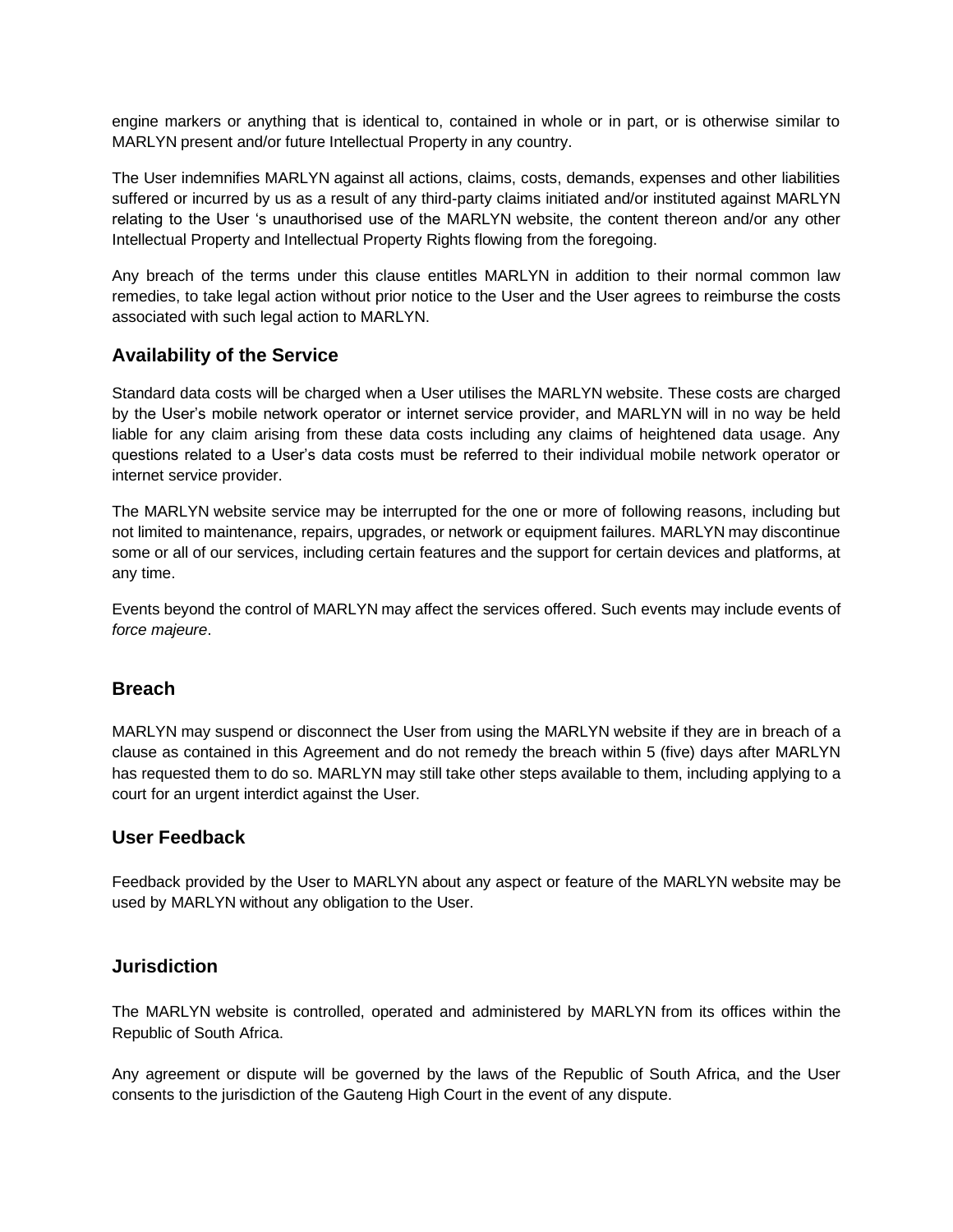If any of the provisions of the Agreement are found by a court of competent jurisdiction to be invalid or unenforceable, that provision will be enforced to the maximum extent permissible so as to give effect to the intent of the Terms, and the remainder of the Terms will continue in full force.

#### **General**

These Terms & Conditions contains all the provisions agreed on by the Parties with regard to the use of the content and the MARLYN website and the Parties waive the right to rely on any alleged provision not expressly contained in this Agreement. No contract varying, adding to, deleting from or cancelling this Agreement, and no waiver of any right under this Agreement, by the User shall be effective unless reduced to writing and signed by or on behalf of the Parties.

The invalidity, illegality, or unenforceability of any of the clauses in these Terms will not affect the validity, legality, and enforceability of the remaining clauses.

MARLYN may terminate MARLYN website any time, without notice.

## **Distribution and Communication by Email**

Any email communication received from MARLYN is privileged and confidential and for the use of the intended User only. If a User receives an email in error, please notify MARLYN directly and delete the email and any attachments. Unauthorized use, disclosure or copying of the contents of an email received in error, or any similar action, is prohibited. WARNING: From time to time, MARLYN spam scanners may eliminate legitimate email from a User. There is a duty on the User to ensure MARLYN acknowledges receipt of the User's instruction.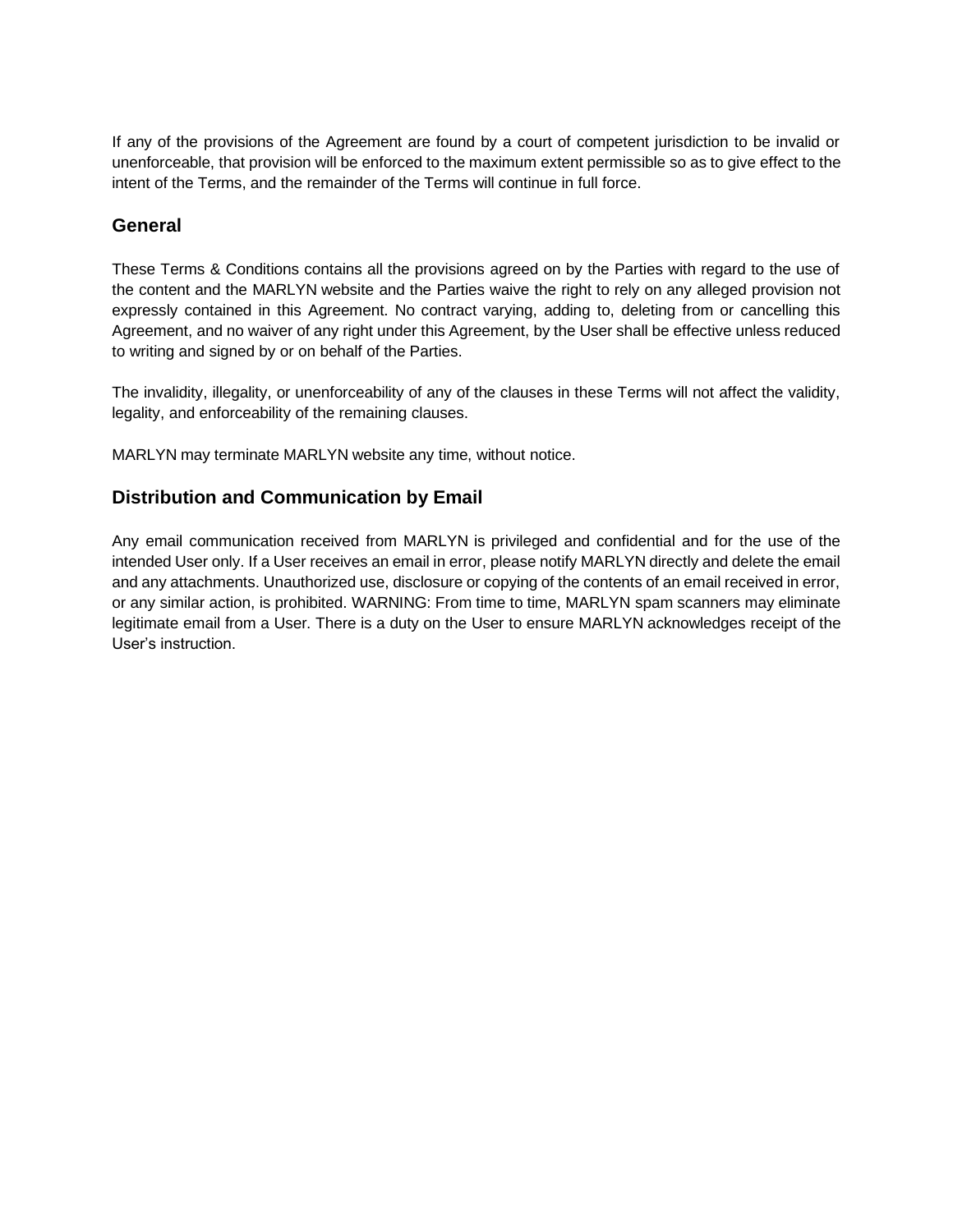# **PRIVACY POLICY**

.

MARLYN is committed to protecting the User's privacy. This privacy policy explains the manner in which MARLYN shall collect, use, maintain and discloses customer information as well as what the User's access rights to the information and/or data are.

## **Personal identification information**

MARLYN may collect personal identification information from Users in a variety of ways, including, but not limited to, when Users visit the website, complete any online form, and in connection with other activities, services, features or resources MARLYN makes available on the website.

#### *Information that a user may provide:*

When a User accepts the terms and conditions of the MARLYN website by using the MARLYN website on ongoing basis, MARLYN may collect information from the User, including but not limited to one or more of the following fields:

- Personal details such as name, surname, gender;
- Contact details, such as email address and contact number;
- Preferences with respect to the use of website.

#### *Collecting of service-related information*

The following types of information are collected in the background through the User's use of the website:

- System data relating to the User's device or Internet connection, such as the User's device's operating system, browser or IP address;
- Usage data regarding the User's use of the website;
- Analytics data in aggregate and anonymous format via third party tracking services such as Google Analytics;
- Transactional information regarding payment transactions where applicable, such as payment receipts, from third parties processing any payment made by the User..

## **Cookie's policy**

MARLYN website may use "cookies" to enhance User experience. User's web browser places cookies on their hard drive for record-keeping purposes and sometimes to track information about them. A cookie is a small text file stored by the User's browser (for instance, Internet Explorer or Chrome) on the User's computer or mobile device. MARLYN uses cookies to authenticate returning customers and to prevent fraudulent use of User accounts. Cookies can be disabled in the browser settings, but if a User disables them, they will not be able to log into the MARLYN website or some parts of the website may not function properly.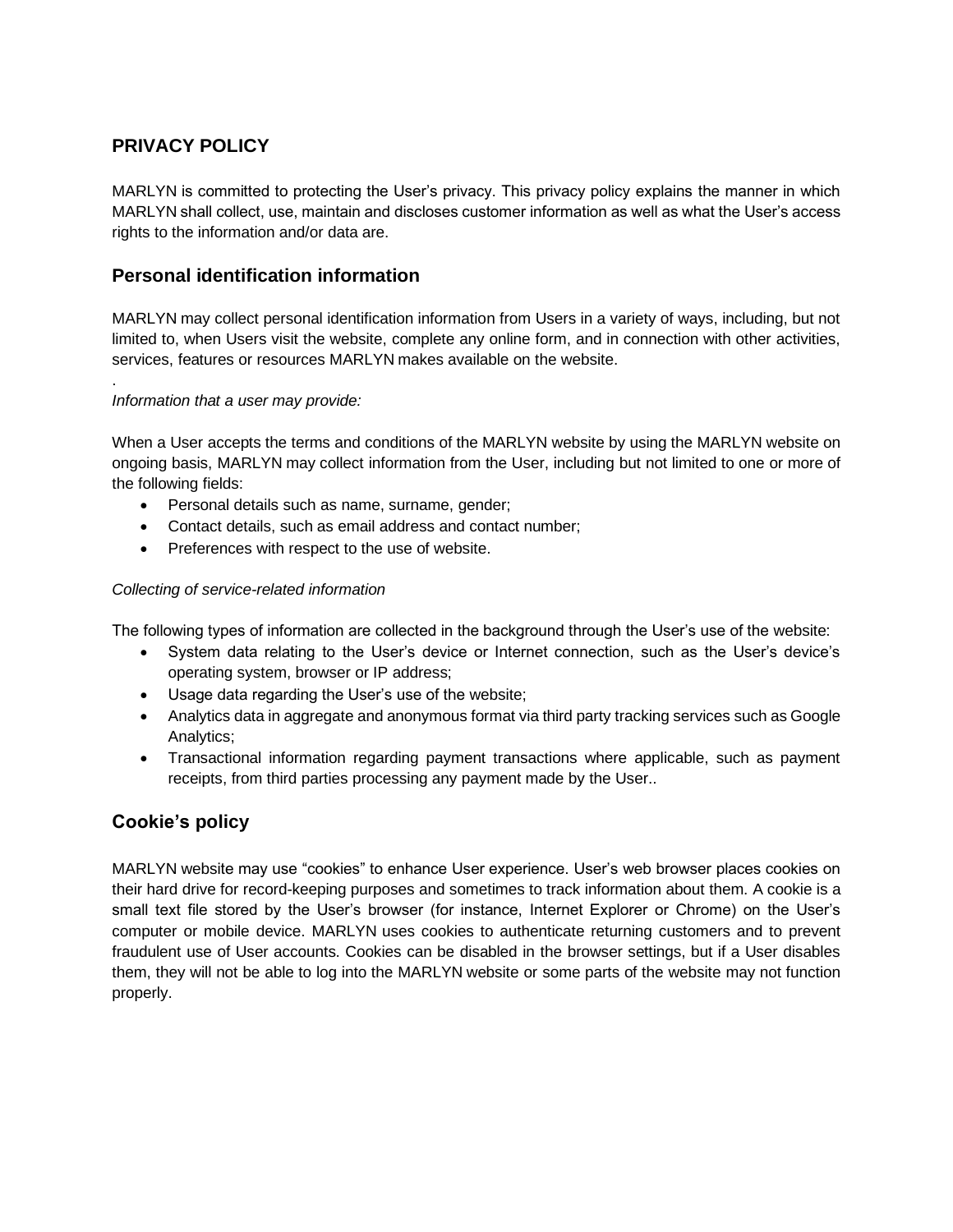## **Security and protection of information**

The User's user and System Data are private and confidential and are treated as such. MARLYN takes all reasonable steps to secure and protect your data during hosting and transmission and to ensure that your information is handled in accordance with the Terms.

However, it is possible for Internet-based communications to be intercepted or servers to be hacked. MARLYN will not be responsible for any damages the User or any third party may suffer as a result of the hosting or transmission of confidential or disclosed information that the User make to MARLYN through the Internet, or that the User expressly or implicitly authorises MARLYN to make, or for any errors or any changes made to any transmitted information.

To ensure acquaintance with and awareness of the privacy measures and policies of MARLYN, the User is urged to take care to read and understand the underlying privacy clauses incorporated in these Terms.

## **Using and sharing of information**

MARLYN may not use and share the User and System Data it collects from the User.

MARLYN undertakes not to share any of the User's User or Systems Data that are deemed of a personal or private nature.

MARLYN retains the right to transfer the User's information to a new owner if the ownership of all or substantially all of our business should change, in which case the terms of this Agreement will still apply until the Terms are updated or amended by the acquiring party upon notice to the User.

MARLYN may release account information or User Data when we believe, in good faith, that such release is reasonably necessary to (a) comply with law, (b) enforce or apply the terms of any of our user agreements or (c) protect our, our Users or any other relevant third parties' rights, property or safety.

## **Using data for research and benchmark purposes**

The User hereby provides consent for their de-identified User and System data to be used for research relating to purchases of the MARLYN products. The User also consent to the use of aggregate User and System data for statistical and benchmark purposes.

## **Local Storage**

Local storage is a more secure way for web-applications to store large amounts of data locally in the User's browser without affecting the web-application's performance. MARLYN uses local storage to store some of the User Data to improve the application's performance and to allow the User to use the application to some extent, whilst offline when an Internet connection is not available.

When a User logs out of the MARLYN website any information stored in local storage is cleared. The User can choose to disable local storage in the settings menu. Please note that disabling local storage will detrimentally affect the User's experience with the MARLYN website.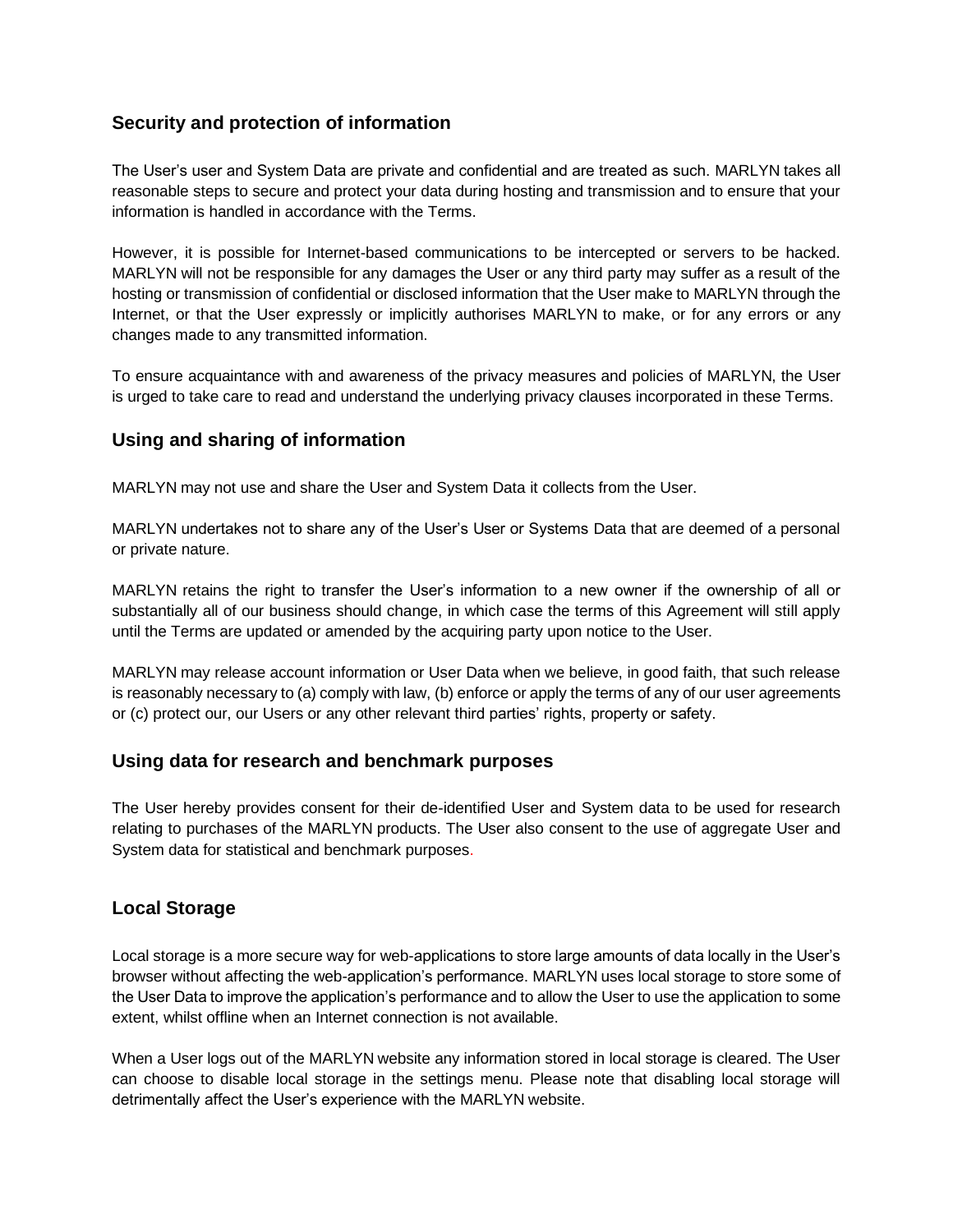## **Data Protection and use of information**

MARLYN may, and the User expressly consents to, the collecting and processing of their User Data and System Data by MARLYN to open, administer and operate the User's profile and account; provide any combination of services or analysis linked to MARLYN, monitor and analyse the conduct on the User's profile and account for fraud, compliance and other risk-related purposes; carry out statistical and other analyses to identify potential markets and trends; and develop new products and services.

The User expressly consents that MARLYN may process and further process the User Data and System Data within MARLYN for the above purposes; disclose their Personal Information to any person who provides services to MARLYN or acts as their agent or to whom MARLYN has transferred or proposed to transfer any of their rights and duties in respect of a User's account and/or share the User's User Data and System.

Data with their services providers, locally and outside the Republic of South Africa, as necessary. MARLYN demands that any third-party service providers to MARLYN agrees to their strict privacy policies if they need to access any Personal Information to carry out their services.

The User acknowledges that MARLYN will at all times remain responsible for determining the purpose of and means for processing the User's User Data and System Data; and MARLYN is required by legislation to collect certain of Personal Information from the User.

The User agrees that they are providing MARLYN with their Personal Information voluntarily and freely.

Whenever the User is of the opinion that MARLYN fails to comply with the Privacy Policy as set out herein, the User will contact MARLYN by sending a request on the "contact us" tab. MARLYN will review the User's representations made by email and, if within their sole and absolute discretion advisable, take corrective action and in any event within 7 (seven) days respond to User informing about corrective actions taken, if any.

#### **How MARLYN uses collected information**

MARLYN may collect and use Users personal information for the following purposes:

- *To improve customer service* Information you provide helps us respond to your customer service requests and support needs more efficiently.
- *To improve our website* We may use feedback you provide to improve our products and services.
- *To send periodic emails* We may use the email address to respond to their inquiries, questions, and/or other requests.

#### **How MARLYN protects your information**